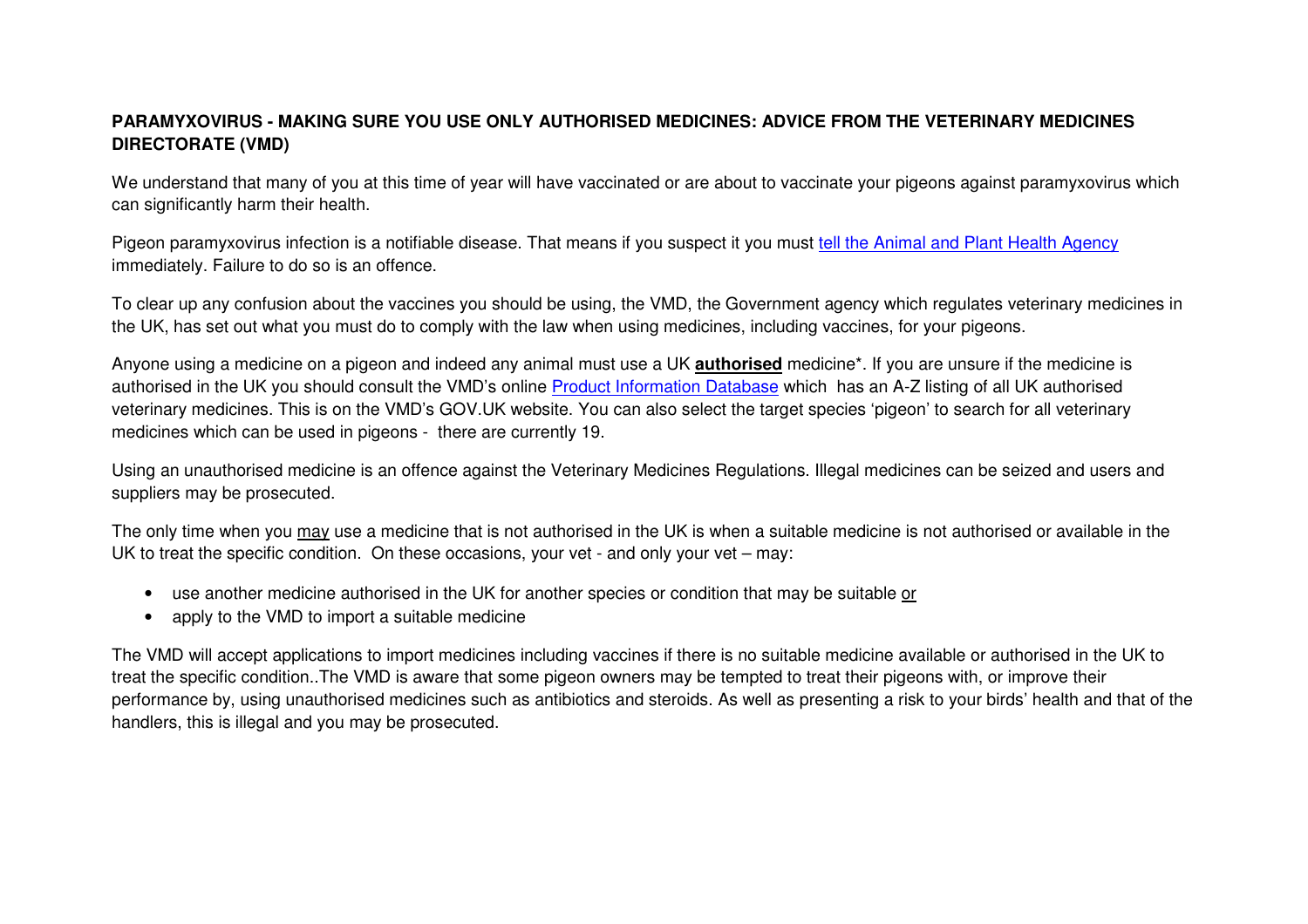\* Some medicines for homing pigeons that contain certain ingredients do not have to have a marketing authorisation. For details about the legal exemptions for homing pigeons and other small pet animals see www.gov.uk/guidance/exemption-from-authorisation-for-medicines-for-smallpet-animals

Note: There is guidance on GOV.UK on how to spot paramyxovirus infection in pigeons, what to do if you suspect it and measures to prevent its spread.

Annex: List of VMPs authorised for use in pigeons as at 3 April 2018.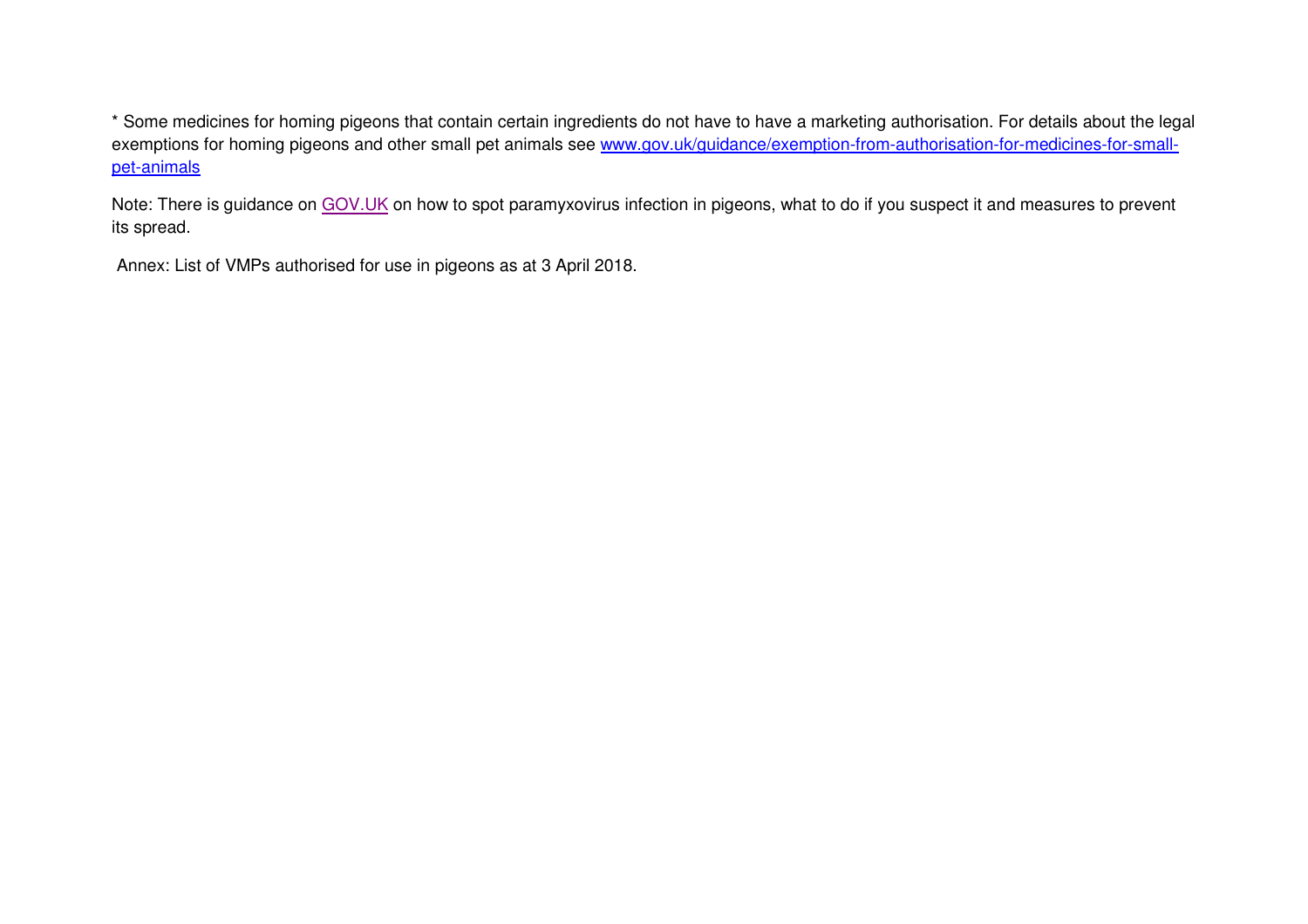| <b>Product name</b>                                                                    | <b>MA Holder</b>                                 | Vm No.                | <b>Date</b><br>issued | <b>Active</b><br>substance                     | <b>CD</b><br>? | <b>Target</b><br>species                                            | Dist.<br>Cat.      | <b>SPC</b><br>link        | <b>Distributer</b>                   |
|----------------------------------------------------------------------------------------|--------------------------------------------------|-----------------------|-----------------------|------------------------------------------------|----------------|---------------------------------------------------------------------|--------------------|---------------------------|--------------------------------------|
| Amoxicure, 30% w/w<br>Powder for Oral Solution                                         | Oropharma n.v                                    | 13058/4004            | 02/04/2000            | Amoxicillin                                    | N              | Pigeons                                                             | POM-V              | <b>View</b><br><b>SPC</b> | Oropharma nv                         |
| Appertex 2.5 mg Tablets                                                                | Harkers Ltd                                      | 11245/4000 17/09/1992 |                       | Clazuril                                       | N              | Pigeons                                                             | AVM-<br><b>GSL</b> | <b>View</b><br><b>SPC</b> | Harkers Limited                      |
| Avicas, Febantel 15 mg,<br>Tablet                                                      | Oropharma n.v                                    | 13058/4000 19/05/1994 |                       | Febantel                                       | N              | Pigeons                                                             | AVM-<br><b>GSL</b> | <b>View</b><br><b>SPC</b> | Oropharma nv                         |
| Colombovac PMV                                                                         | Zoetis UK Limited                                | 42058/4020 28/02/2005 |                       | Newcastle<br>disease virus                     | N              | Pigeons                                                             | POM-<br><b>VPS</b> | <b>View</b><br><b>SPC</b> | Zoetis UK Limited                    |
| Colombovac PMV/Pox                                                                     | Zoetis UK Limited                                | 42058/4021            | 05/10/1998            | Newcastle<br>disease virus,<br>Pigeonpox virus | N              | Pigeons                                                             | POM-<br><b>VPS</b> | <b>View</b><br><b>SPC</b> | Zoetis UK Limited                    |
| Coxi Plus,<br>Sulfadimethoxine Sodium<br>Anhydrous 25% w/w<br>Powder for Oral Solution | Oropharma n.v                                    | 13058/4002            | 14/08/1997            | Sulphadimethoxin<br>e Sodium<br>Anhydrous      | N              | Pigeons                                                             | POM-V              | <b>View</b><br><b>SPC</b> | Oropharma nv                         |
| Euthoxin 500 mg/ml<br>Solution for Injection                                           | Chanelle<br>Pharmaceuticals<br>Manufacturing Ltd | 08749/4055 11/04/2016 |                       | Pentobarbital<br>Sodium                        | $\overline{3}$ | Cats,<br>Cattle,<br>Chickens,<br>Dogs,<br>Frogs,<br>Guinea<br>Pigs, | POM-V              | <b>View</b><br><b>SPC</b> | Chanelle Animal<br><b>Health Ltd</b> |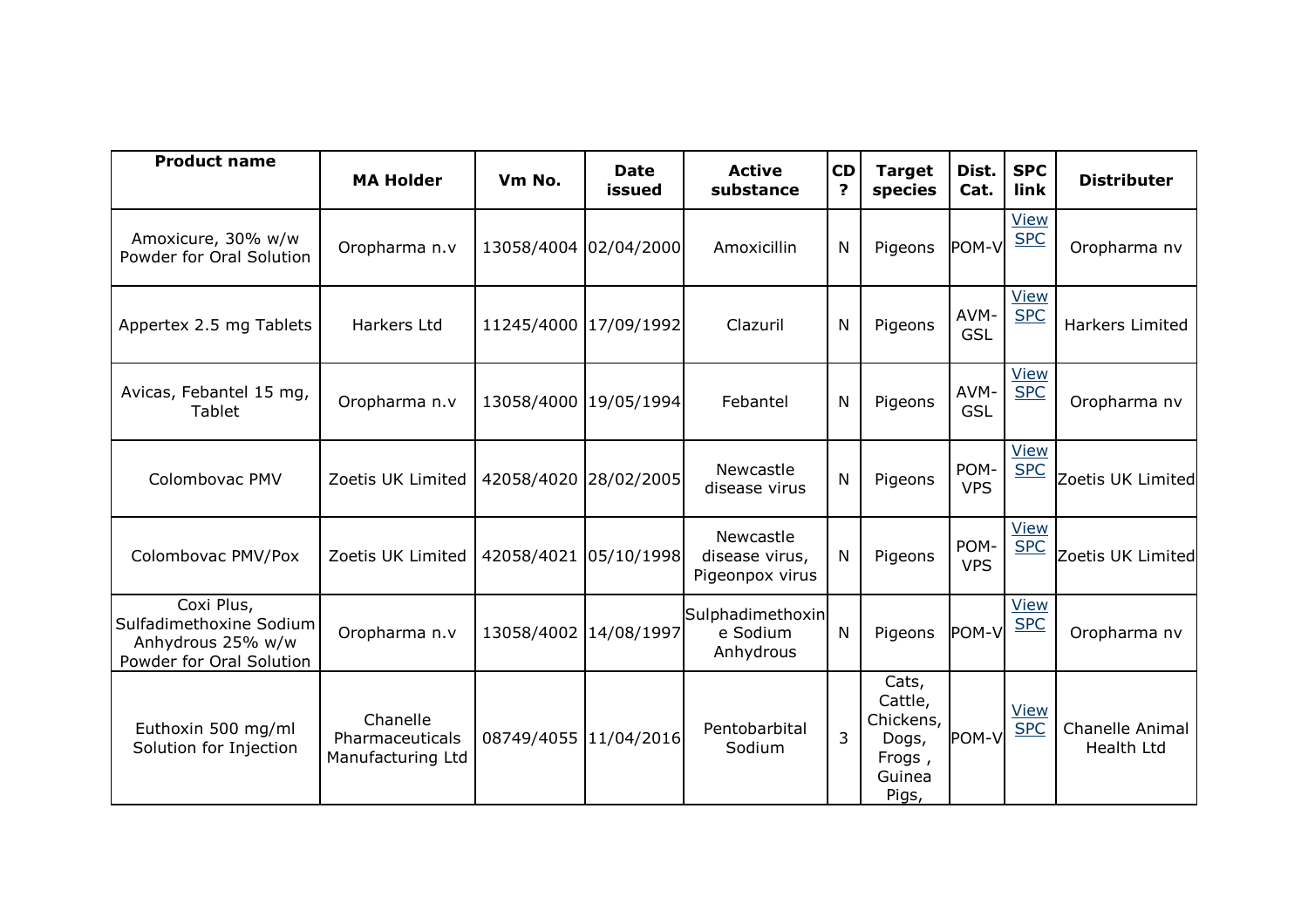|                                                                                              |                 |                       |            |                            |              | Hamsters,<br>Hares,<br>Horses,<br>Lizards,<br>Mice,<br>Mink,<br>Ornament<br>al Birds,<br>Pigeons,<br>Pigs,<br>Polecats,<br>Rabbits,<br>Rats,<br>Snakes,<br><b>Tortoises</b> |                    |                           |                 |
|----------------------------------------------------------------------------------------------|-----------------|-----------------------|------------|----------------------------|--------------|-----------------------------------------------------------------------------------------------------------------------------------------------------------------------------|--------------------|---------------------------|-----------------|
| Harkers Carnidazole 10<br>mg Tablets                                                         | Harkers Ltd     | 11245/4002 15/09/1992 |            | Carnidazole                | $\mathsf{N}$ | Pigeons                                                                                                                                                                     | AVM-<br><b>GSL</b> | <b>View</b><br><b>SPC</b> | Harkers Limited |
| Harkers Pigeon<br><b>Coccidiosis Treatment</b><br>3.84% w/v Concentrate<br>for Oral Solution | Harkers Ltd     | 11245/4003 18/04/1996 |            | Amprolium<br>Hydrochloride | $\mathsf{N}$ | Pigeons                                                                                                                                                                     | AVM-<br><b>GSL</b> | <b>View</b><br><b>SPC</b> | Harkers Limited |
| Isoba 100% w/w<br>Inhalation Vapour, Liquid                                                  | Intervet UK Ltd | 01708/4600            | 02/01/2002 | Isoflurane                 | N            | Cats,<br>Chinchilla,<br>Dogs,<br>Ferrets,<br>Gerbil,<br>Guinea<br>Pigs,<br>Hamsters,<br>Horses,<br>Mice,<br>Ornament<br>al Birds,<br>Pigeons,                               | POM-V              | <b>View</b><br><b>SPC</b> | Intervet UK Ltd |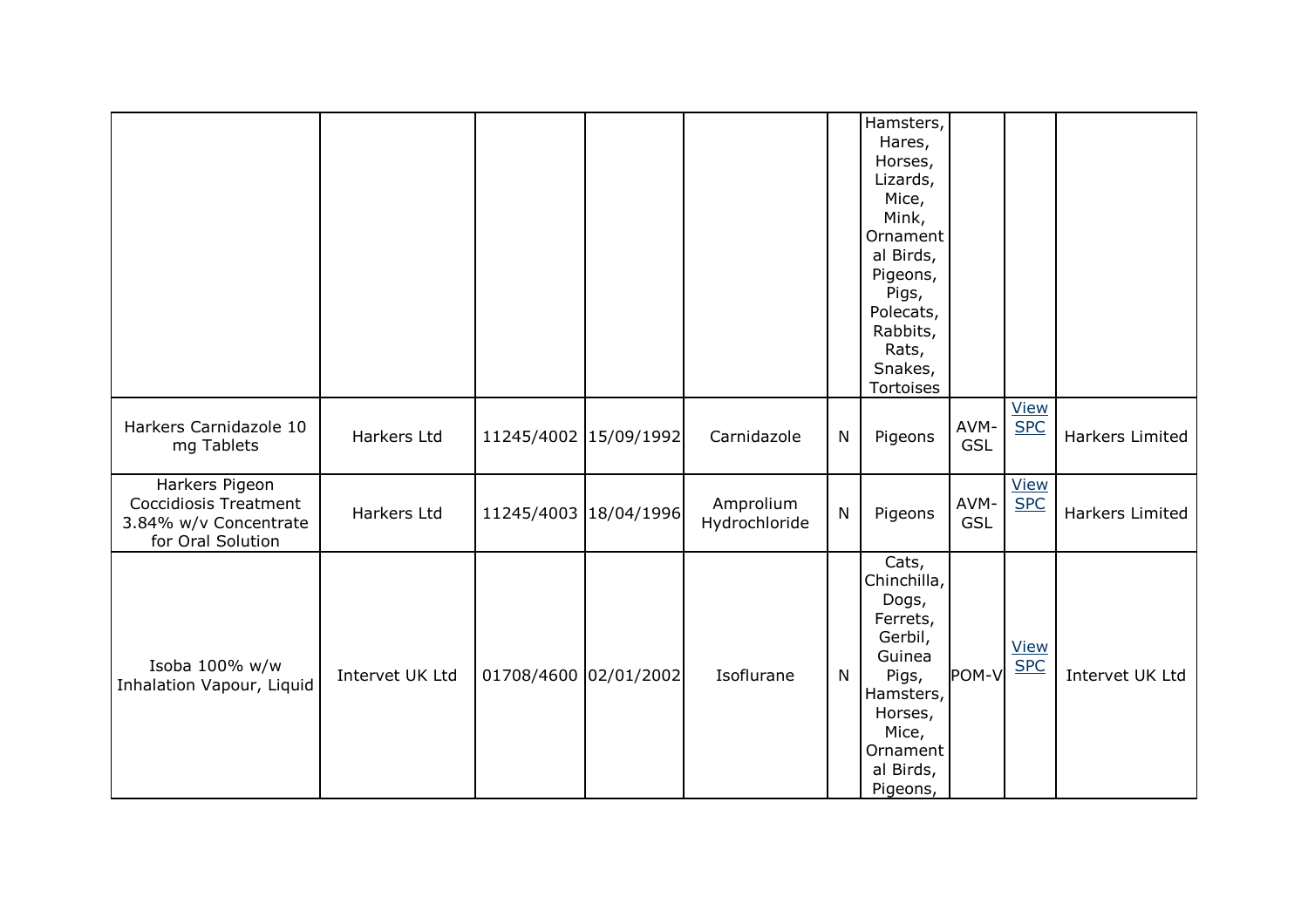|                                                                       |                                         |                       |                                                    |              | Rabbits,<br>Rats,<br>Reptiles                                                                                                                                              |                    |                           |                                         |
|-----------------------------------------------------------------------|-----------------------------------------|-----------------------|----------------------------------------------------|--------------|----------------------------------------------------------------------------------------------------------------------------------------------------------------------------|--------------------|---------------------------|-----------------------------------------|
| Isoxetol 100% w/w<br>Inhalation Vapour, Liquid                        | Intervet UK Ltd                         | 01708/4601 07/08/2002 | Isoflurane                                         | N            | Cats,<br>Chinchilla,<br>Dogs,<br>Ferrets,<br>Gerbil,<br>Guinea<br>Pigs,<br>Hamsters, POM-V<br>Horses,<br>Mice,<br>Ornament l<br>al Birds,<br>Pigeons,<br>Rats,<br>Reptiles |                    | <b>View</b><br><b>SPC</b> | Intervet UK Ltd                         |
| Johnson's Anti Pest Insect<br>Spray                                   | Johnson's<br>Veterinary<br>Products Ltd | 01759/4047 08/10/1991 | Piperonyl<br>Butoxide,<br>Pyrethrum<br>Extract 25% | $\mathsf{N}$ | Cats,<br>Dogs,<br>Pigeons                                                                                                                                                  | AVM-<br><b>GSL</b> | <b>View</b><br><b>SPC</b> | Johnson's<br>Veterinary<br>Products Ltd |
| Johnson's Anti-Mite and<br>Insect Spray, Cutaneous<br>Spray, Solution | Johnson's<br>Veterinary<br>Products Ltd | 01759/4037 22/04/1991 | Piperonyl<br>Butoxide,<br>Pyrethrum<br>Extract 25% | N            | Budgerigar<br>, Cage<br>Birds,<br>Canaries,<br>Pigeons                                                                                                                     | AVM-<br><b>GSL</b> | <b>View</b><br><b>SPC</b> | Johnson's<br>Veterinary<br>Products Ltd |
| Johnson's Pigeon Insect<br>Spray                                      | Johnson's<br>Veterinary<br>Products Ltd | 01759/4046 08/10/1991 | Piperonyl<br>Butoxide,<br>Pyrethrum<br>Extract 25% | $\mathsf{N}$ | Pigeons                                                                                                                                                                    | AVM-<br><b>GSL</b> | <b>View</b><br><b>SPC</b> | Johnson's<br>Veterinary<br>Products Ltd |
| Meranox 25 mg/ml Oral<br><b>Suspension for Pigeons</b>                | Avimedical B.V.                         | 43564/4002 28/04/2017 | Fenbendazole                                       | N            | Pigeons                                                                                                                                                                    | POM-V              | <b>View</b><br><b>SPC</b> | Avimedical B.V.                         |
| Nobilis Paramyxo P201                                                 | Intervet UK Ltd                         |                       | 01708/4489 10/10/2002 Pigeon paramyxo              | $\mathbb N$  | Pigeons                                                                                                                                                                    | POM-               | <b>View</b>               | Intervet Ireland                        |